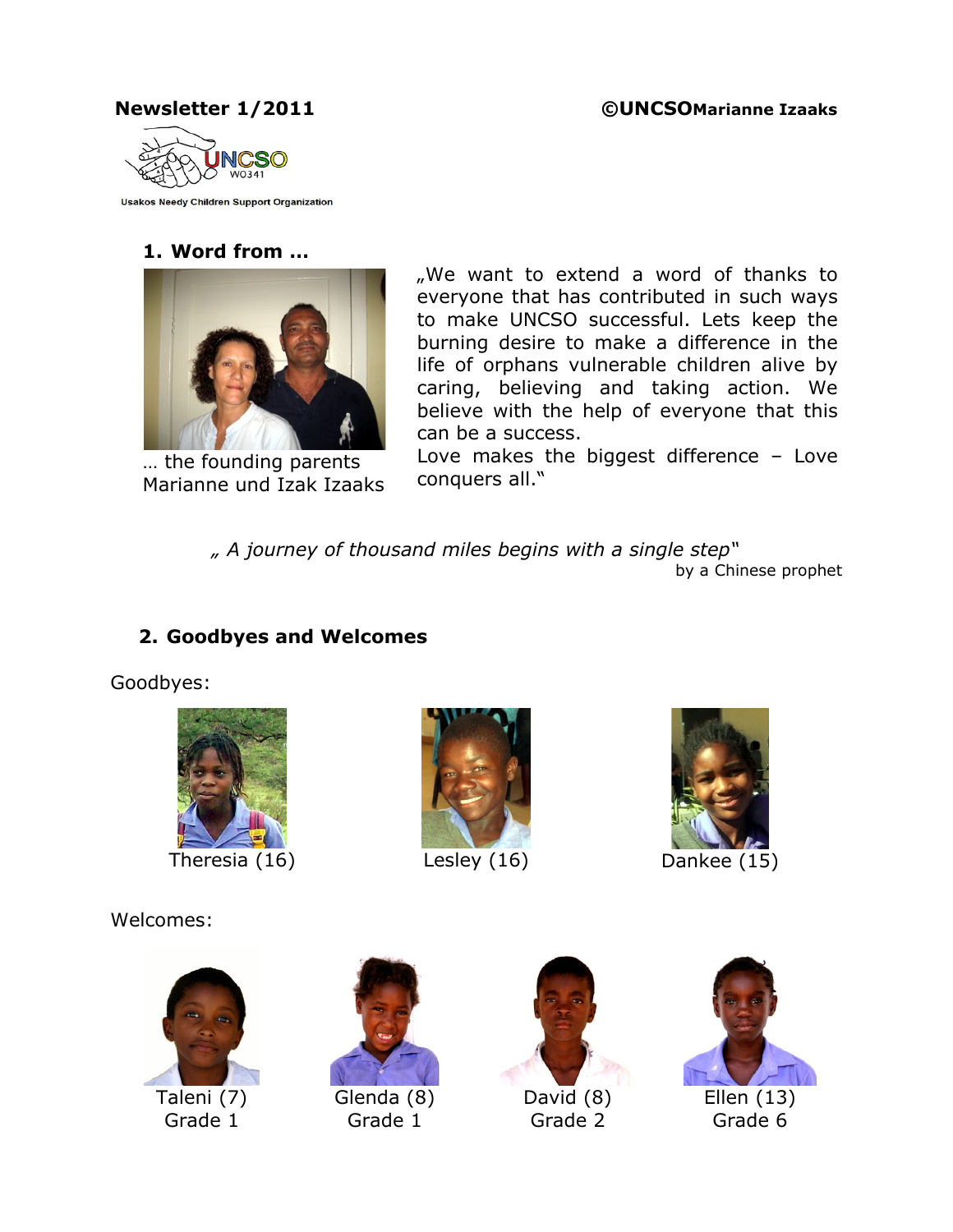#### **3. Volunteers Corner**

Volunteers present: **Cristina** (24), biologist



Timisoara, Romania 19.01. – 04.04.2011 **Ute** (51), audio engineer Frankfurt, Germany 17.01. – 07.04.2011 **Werner** (62), teacher Bremen, Germany 07.02. – 15.07.2011 **Patricia** (23), student of educational science Trier, Germany 28.01. – 14.04.2011 **Annika** (25), student of educational science Trier, Germany

## **4. Work at UNCSO**

Beyond the daily program which included the eating and the study time as well as regular home visits and leisure activities, the following special events took place during the last three month:

- Parents evening
- Trips and picnics at the river
- Sports Olympiad
- Hygiene day



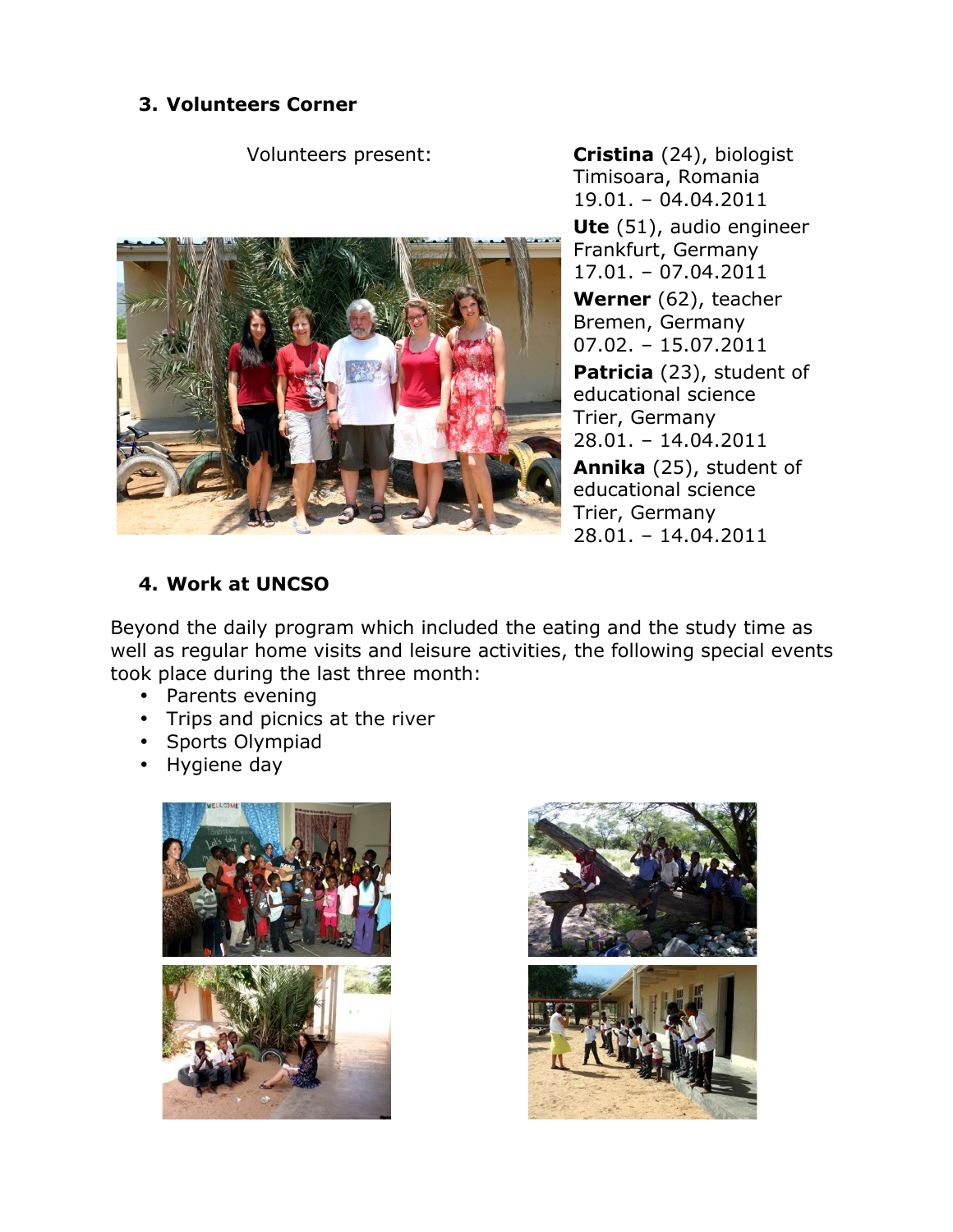#### **5. Changes**

New achievements during the last months:

- Two rooms, that have been renovated
- New chairs and tables, so that every child has its own place to work
- A new stove and a new pot, so that the children can get every day a delicious meal







#### **5. Visits to project:**

- Sister Angela and friends
- Melanie Gerull with fellow travelers (Ute's acquaintance)
- Alexander Kraß (Patricia's boyfriend)
- Edwin Ollinger, Elmar Ollinger und Gaby Ollinger (Patricia's relatives)
- Monika und Hildulf Malzbender (Werner's relatives)



## **6. Donations**

Our project has been supported by following donations. The help of the donators makes the work in the project possible. Thank you!